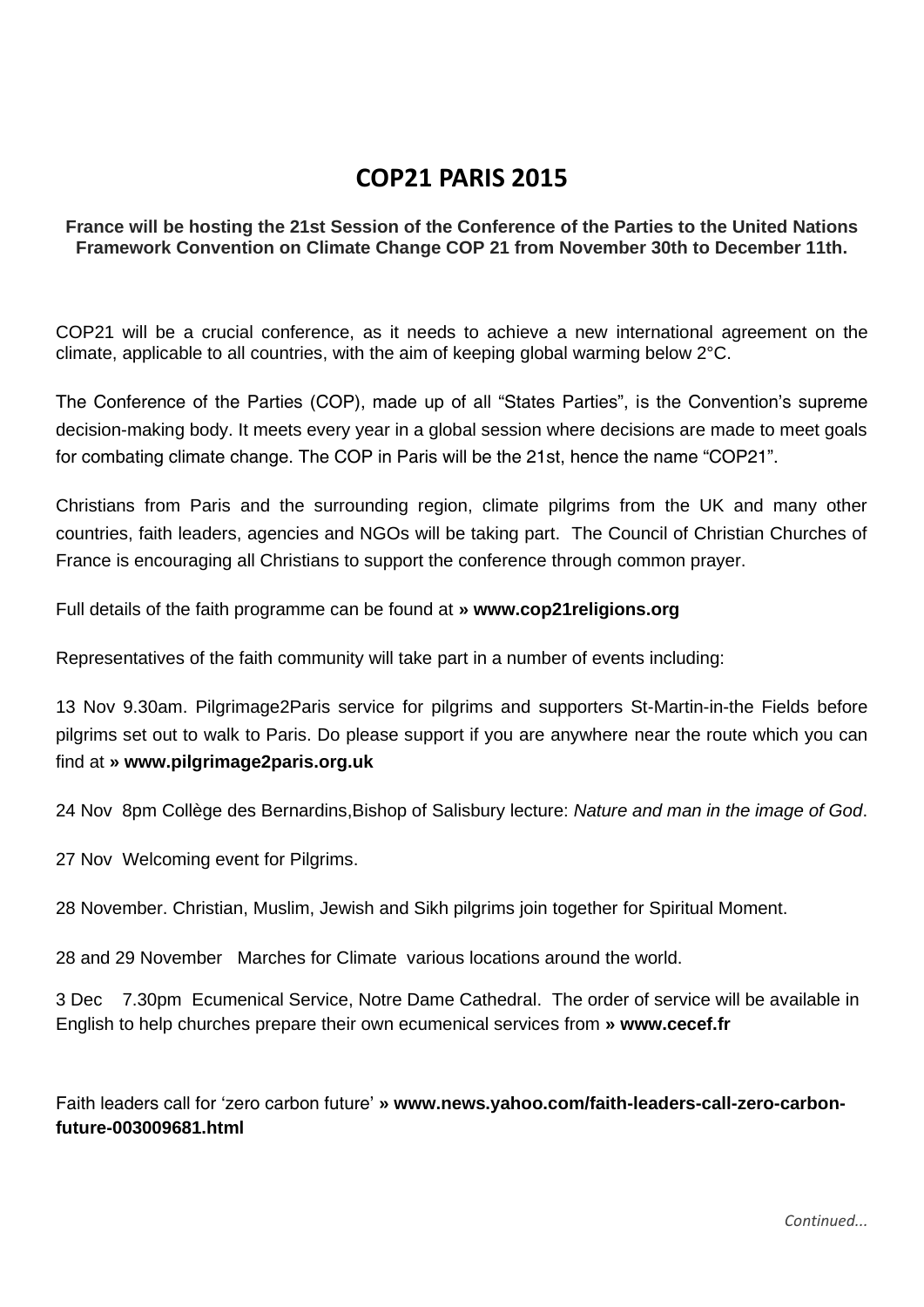*The Earth is the Lord's (*Psalm 24:1) is a foundational truth for Christians and God has uniquely entrusted the stewardship of creation to the human race (Genesis 1: 26-30). What we do, we do as God's agents; we have a privilege and a responsibility to act not only responsibly, but generously in this role. *To strive to safeguard the integrity of creation, and sustain and renew the life of the earth* is one of the Five Marks of Mission developed by the Anglican Communion. This care of creation is integral to evangelism and mission.

**The issues** to do with climate change are still debated by some and not easily simplified. There are no shortages of projections, but turning these into 'definites' is not easy. However**, the United Nations Intergovernmental Panel on Climate Change (IPCC)** is unequivocal that climate change is occurring and confirms that there is 95% certainty that human activities are the principal cause. There is also a very high level of agreement that if we do not succeed in limiting global warming to less than 2 degrees C, it is likely there will be consequences which risk serious damage to the earth and human prosperity and wellbeing. Because this is a prediction rather than a certainty there are still those who suggest we do not need to make climate change a priority. Where there is such evident risk of danger we should act with great caution in our care for creation. To avoid exceeding the 2degree 'guardrail' we must stop adding carbon dioxide and other greenhouse gases to the atmosphere. With only the equivalent of ten more years burning fossil fuels at our collective current rate, we urgently need to make the transition to a low carbon economy.

*Health The* UK's **Department of Health** has outlined a number of implications if climate change continues unabated**.** Negative health effects will not be evenly distributed. Poorer people and those living in inner cities are likely to bear the brunt of the burden.

*Injustice* Globally, many are already experiencing the effects of climate injustice as climate change alters the probabilities of extreme events. This has become a priority for development agencies such as Christian Aid, Tearfund and CAFOD. Hurricanes in the Philippines, farming communities in Fiji unable to grow crops as a result of salination of the land, the loss of hunting lands of North America's indigenous people now suffering the highest rate of suicides in the country, whilst the indigenous communities of Northern Argentina are torn apart by massive deforestation. There's flooding in Mozambique and Zimbabwe whilst the farmers of Nambia are losing their cattle in the drought.

*Migration* Scarce natural resources such as drinking water are likely to become even more limited. Many crops and some livestock are unlikely to survive in certain locations if conditions become too hot and dry, or too cold and wet. 'Food security will become even more challenging. People will have to try and adapt to this situation, but for many this will mean a conscious move to another place to survive.' UNHCR

*Biodiversity* is being heavily impacted and also has an important role in climate change adaptation and mitigation. Soils, forests and oceans hold vast stores of carbon. The way habitats are managed and protected to maintain healthy ecosystems is vital to human well-being.

## **What we can do**

Carbon in its various forms is absorbed in a variety of **carbon reservoirs** such as forests and seas, but about half of the CO2 remains in the atmosphere. The two major ways to **reduce** the amount of carbon being produced involve decreasing the amount produced generating energy by reducing our dependence on fossil fuels and increasing our use of renewable energy such as wind and solar. We must also increase our energy efficiency. Remedial personal action can also be taken, reducing energy consumption, utilising renewable energy sources